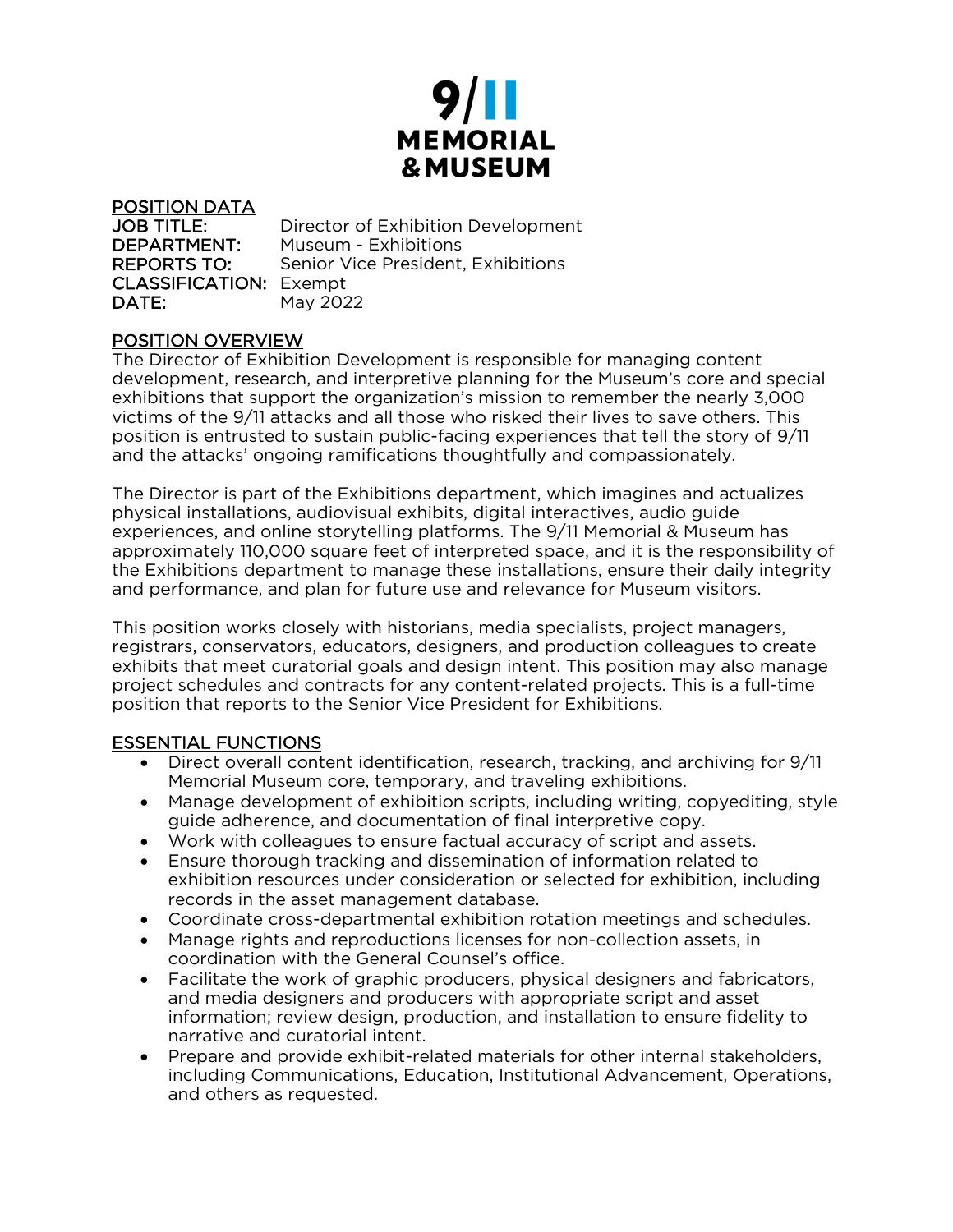- Under the direction of the SVP for Exhibitions, provide input into overall Exhibition department calendar, staff assignments, and resource allocation.
- Assist with other exhibition planning, strategic thinking, and implementation tasks and special projects as requested.
- Supports other project management responsibilities as they arise.

### REQUIRED SUPPORT FOR ORGANIZATIONAL EVENTS

- Participate in the Annual 5K Fundraiser and September 11th Commemoration.
- Assist with other special projects and events in support of the 9/11 Memorial & Museum mission, as assigned.

### QUALIFICATIONS/SKILLS REQUIREMENT

- Overall understanding of exhibition development from concept development through installation, as well as standards and best practices for exhibitions.
- Knowledge of exhibition content delivery systems, including two- and threedimensional display techniques and media display techniques.
- At least five to seven years of experience in a museum or interpretive position preferred.
- Excellent research, writing, editing, presentation, and organizational skills.
- Methodical and attentive to detail.
- Ability to solicit, digest, and resolve sometimes conflicting feedback from internal and external stakeholders.
- Experience managing multiple concurrent exhibitions and projects while maintaining flexibility with shifting priorities and deadlines.
- Respectful of trust, transparency, and differing perspective and communication styles.
- Concurs with core department values of:
	- o *Creativity*: we encourage creativity as a driver of innovation, improvement, and meaning making.
	- o *Belonging*: we welcome, reflect, and create space for the diverse experiences of our staff and visitors.
	- o *Integrity*: we uphold the highest standards of integrity in our actions and creations.
	- o *Safety*: we foster a safe environment to work in and for our visitors to engage.
	- o *Accountability*: we are accountable for delivering on our commitments.
	- o *Effectiveness*: we believe being effective allows us to best realize the mission of the institution.
- The Exhibitions department encourages candidates to apply even if their experience is not a 100% match with the position description. We are looking for someone with relevant skills and experience, not just a checklist. We want to help you professionally grow and in return, you help us develop into a stronger, more inclusive team.

# HOW TO APPLY

- Include position you are seeking in the email subject field.
- State the location where job posting was seen.
- Send resume and cover letter to 911mmexhibitionsjobs@911memorial.org.